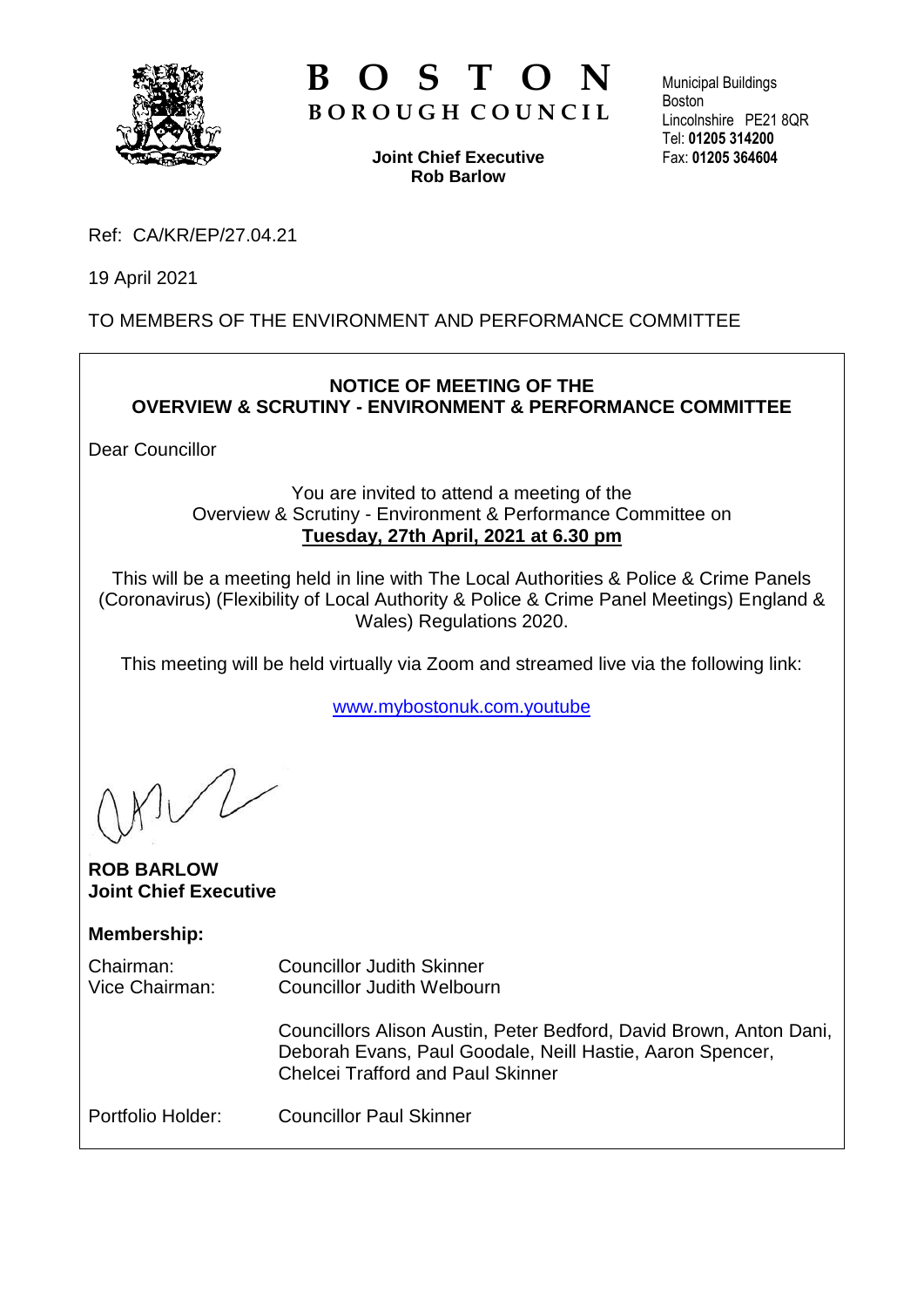# A G E N D A

### **PART 1 - PRELIMINARIES**

A. MINUTES (Pages 1 - 10)

To sign and confirm the minutes of the last meeting, held on  $5<sup>th</sup>$  January 2021.

B. APOLOGIES

To receive apologies for absence.

C. DECLARATION OF INTERESTS

To receive declarations of interests in respect of any item on the agenda.

D. PUBLIC QUESTIONS

To answer any written questions received from members of the public no later than 5 p.m. two clear working days prior to the meeting – for this meeting the deadline is 5 p.m. on Thursday,  $22<sup>nd</sup>$  April 2021.

## **PART II - AGENDA ITEMS**

1 MEMBER LEARNING AND DEVELOPMENT STRATEGY - 2021 to 2024 (Pages 11 - 22)

(A report by James Gilbert, Assistant Director – Organisation and Corporate Services)

*Portfolio Holder: Councillor Paul Skinner* 

2 WORK PROGRAMME (Pages 23 - 42)

(For Members to note/discuss the Committee's current work programme)

3 REGULATING AND SAFEGUARDING BOSTON'S ECONOMY TASK AND FINISH GROUP - UPDATE ON AGREED RECOMMENDATIONS (Pages 43 - 58)

(A report by Christian Allen, Assistant Director - Regulation)

*Portfolio Holder: Councillor Paul Skinner* 

4 VERBAL UPDATE MEMBER WORKING GROUP - FLY TIPPING.

A verbal update on the work of the current Member Working Group on Fly Tipping.